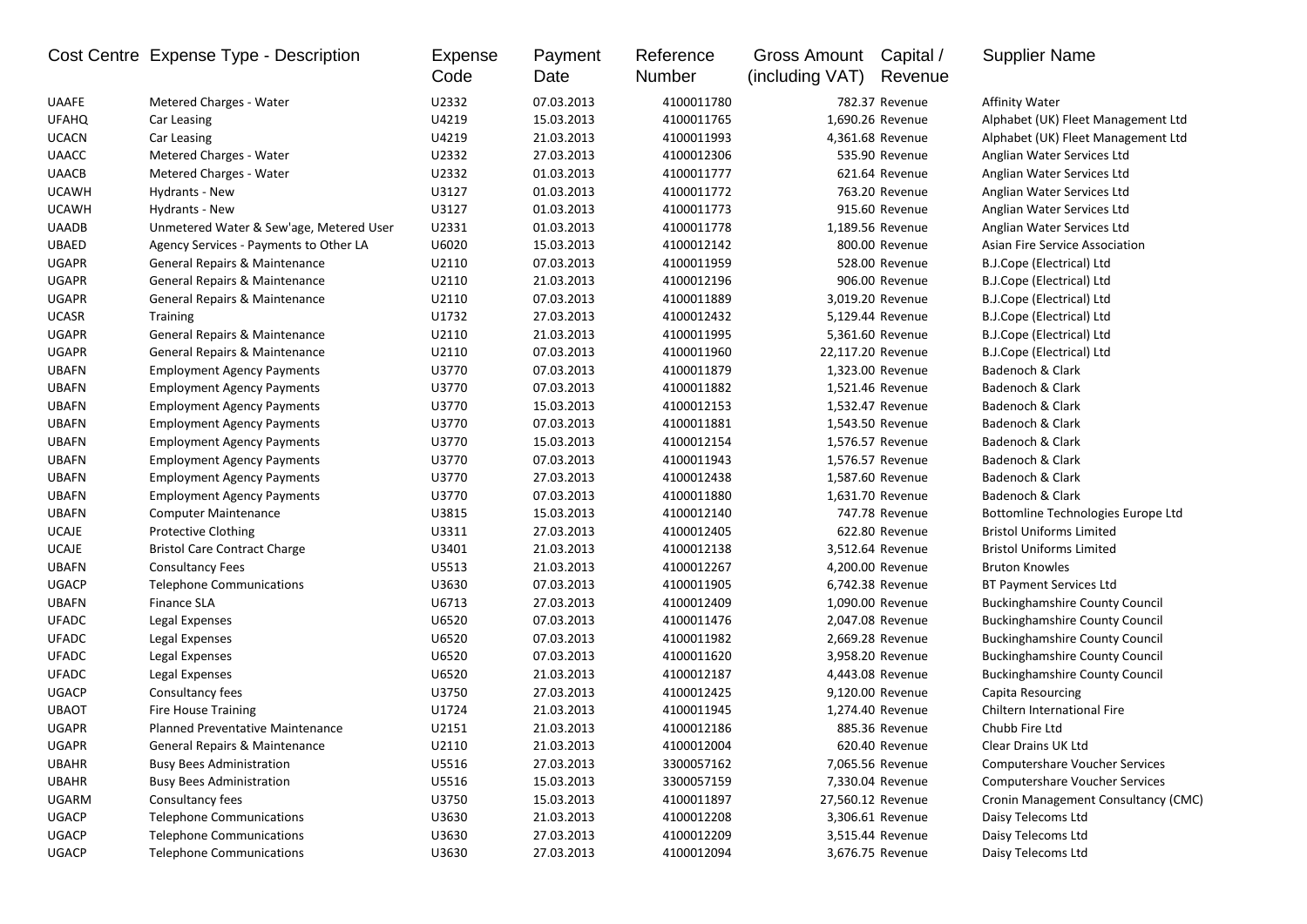|              | Cost Centre Expense Type - Description  | Expense<br>Code    | Payment<br>Date | Reference<br>Number | Gross Amount<br>(including VAT) | Capital /<br>Revenue | <b>Supplier Name</b>                     |
|--------------|-----------------------------------------|--------------------|-----------------|---------------------|---------------------------------|----------------------|------------------------------------------|
| <b>UGACP</b> | Wide area network                       | U3612              | 27.03.2013      | 4100012416          |                                 | 5,234.80 Revenue     | Daisy Telecoms Ltd                       |
| <b>UBAOT</b> | <b>Operational Equipment</b>            | U3123              | 27.03.2013      | 4100012050          |                                 | 672.00 Revenue       | David Smith Metals                       |
| <b>UCACN</b> | Disposal of Scrap Cars                  | U1750              | 27.03.2013      | 4100012038          |                                 | 1,668.00 Revenue     | David Smith Metals                       |
| <b>UCAJE</b> | <b>Operational Equipment</b>            | U3123              | 15.03.2013      | 4100011801          |                                 | 684.00 Revenue       | Delta Fire Ltd                           |
| CFA.11.BAS   | Purchase of Equipment                   | C <sub>15000</sub> | 01.03.2013      | 4100011878          |                                 | 762.00 Capital       | Draeger Safety UK Limited                |
| <b>UCAJG</b> | <b>Operational Equipment</b>            | U3123              | 01.03.2013      | 4100011744          |                                 | 2,328.88 Revenue     | Draeger Safety UK Limited                |
| CFA.11.BAS   | Purchase of Equipment                   | C15000             | 27.03.2013      | 4100012266          | 14,175.00 Capital               |                      | Draeger Safety UK Limited                |
| <b>UBAMC</b> | <b>Training Equipment</b>               | U3713              | 27.03.2013      | 4100012281          |                                 | 528.00 Revenue       | DS-Ergonomics Ltd                        |
| <b>UAAFE</b> | Gas                                     | U2312              | 27.03.2013      | 4100012331          |                                 | 544.70 Revenue       | E.On                                     |
| <b>UAACB</b> | Gas                                     | U2312              | 21.03.2013      | 4100012178          |                                 | 678.78 Revenue       | E.On                                     |
| <b>UAADB</b> | Gas                                     | U2312              | 27.03.2013      | 4100012332          |                                 | 930.66 Revenue       | E.On                                     |
| <b>UGAMS</b> | Gas                                     | U2312              | 21.03.2013      | 4100012226          |                                 | 1,018.37 Revenue     | E.On                                     |
| <b>UGAMS</b> | Gas                                     | U2312              | 27.03.2013      | 4100012345          |                                 | 1,018.37 Revenue     | E.On                                     |
| <b>UAAFC</b> | Gas                                     | U2312              | 21.03.2013      | 4100012229          |                                 | 1,075.10 Revenue     | E.On                                     |
| UAAFB        | Gas                                     | U2312              | 21.03.2013      | 4100012148          |                                 | 1,453.99 Revenue     | E.On                                     |
| <b>UAAEB</b> | Gas                                     | U2312              | 15.03.2013      | 4100012065          |                                 | 1,636.39 Revenue     | E.On                                     |
| <b>UAACG</b> | Gas                                     | U2312              | 21.03.2013      | 4100012181          |                                 | 1,675.49 Revenue     | E.On                                     |
| <b>UAACF</b> | Gas                                     | U2312              | 21.03.2013      | 4100012230          |                                 | 1,751.51 Revenue     | E.On                                     |
| <b>UGAHQ</b> | Gas                                     | U2312              | 15.03.2013      | 4100012066          |                                 | 2,738.12 Revenue     | E.On                                     |
| <b>UGAHQ</b> | Electricity                             | U2313              | 07.03.2013      | 4100011981          |                                 | 4,658.11 Revenue     | E.On                                     |
| CFA.07.BLE   | <b>Construction - Building Work</b>     | C21300             | 15.03.2013      | 4100012076          | 1,077.91 Capital                |                      | Easycrate Limited                        |
| <b>UCAJG</b> | <b>Operational Equipment</b>            | U3123              | 21.03.2013      | 4100012102          |                                 | 705.00 Revenue       | FEP Hydraulics & Pneumatics Ltd          |
| <b>UCAJE</b> | <b>Operational Equipment</b>            | U3123              | 21.03.2013      | 4100011967          |                                 | 690.60 Revenue       | Fire Hosetech Ltd                        |
| UFAMA        | <b>Staff Travel on Public Transport</b> | U5211              | 01.03.2013      | 4100011871          |                                 | 1,209.00 Revenue     | <b>Flightline Travel Plc</b>             |
| UCAJA        | <b>Courses And Conference Fees</b>      | U5230              | 07.03.2013      | 4100011867          |                                 | 1,733.00 Revenue     | Flightline Travel Plc                    |
| <b>UGACP</b> | Computer Software                       | U3810              | 07.03.2013      | 4100011894          |                                 | 8,670.00 Revenue     | <b>GGP Systems</b>                       |
| <b>UGARM</b> | <b>Other Expenses</b>                   | U6710              | 01.03.2013      | 4100011853          |                                 | 534.00 Revenue       | <b>Govnet Communications</b>             |
| <b>UGAPR</b> | Legionella                              | U2114              | 15.03.2013      | 4100011817          |                                 | 3,254.40 Revenue     | <b>H2O Environmental Services Ltd</b>    |
| <b>UCAJE</b> | <b>Operational Equipment</b>            | U3123              | 07.03.2013      | 4100011800          |                                 | 676.26 Revenue       | Heightec                                 |
| <b>UBAFN</b> | <b>Employment Agency Payments</b>       | U3770              | 07.03.2013      | 4100011954          |                                 | 1,008.00 Revenue     | <b>Hewitson Walker</b>                   |
| UBAFN        | <b>Employment Agency Payments</b>       | U3770              | 07.03.2013      | 4100011955          |                                 | 1,080.00 Revenue     | <b>Hewitson Walker</b>                   |
| <b>UBAFN</b> | <b>Employment Agency Payments</b>       | U3770              | 07.03.2013      | 4100011953          |                                 | 1,209.60 Revenue     | <b>Hewitson Walker</b>                   |
| <b>UGAPR</b> | Cleaning Catering & Domestic Equip      | U3160              | 07.03.2013      | 4100011822          |                                 | 600.00 Revenue       | Homegoods Ltd                            |
| UBAHR        | Consultancy fees                        | U3750              | 15.03.2013      | 4100012048          |                                 | 7,800.00 Revenue     | House Warburton Business Services        |
| <b>UBAHR</b> | Consultancy fees                        | U3750              | 15.03.2013      | 4100012150          |                                 | 9,000.00 Revenue     | <b>House Warburton Business Services</b> |
| UBAHR        | <b>Recruitment Expenses</b>             | U1718              | 21.03.2013      | 4100012071          | 11,813.47 Revenue               |                      | Hudson Global Resources Limited          |
| UTHHA        | Spares for Red Fleet                    | U4372              | 21.03.2013      | 4100011845          |                                 | 724.80 Revenue       | Hughes Of Beaconsfield Ltd               |
| <b>UGAPR</b> | General Repairs & Maintenance           |                    | 27.03.2013      | 4100012329          |                                 | 2,707.20 Revenue     | IA Glenister Electrical Eng Ltd          |
|              |                                         | U2110              |                 | 4100011808          |                                 | 516.25 Revenue       |                                          |
| UGAPR        | <b>Property Management Consultant</b>   | U3539              | 07.03.2013      |                     |                                 |                      | Imserv Europe Ltd                        |
| UCAJE        | <b>Protective Clothing</b>              | U3311              | 27.03.2013      | 4100012201          |                                 | 1,523.40 Revenue     | Jolly Safety Equipment Ltd               |
| <b>UCACN</b> | <b>Operational Leased Vehicles</b>      | U4500              | 21.03.2013      | 4100012279          |                                 | 10,229.03 Revenue    | <b>KBC Lease</b>                         |
| CFA.09.FIT   | Purchase of Computer Hardware           | C18000             | 27.03.2013      | 4100012172          | 4,840.80 Capital                |                      | Kingsfield Computer Products Ltd         |
| <b>UGACP</b> | <b>Computer Maintenance</b>             | U3815              | 27.03.2013      | 4100012009          |                                 | 892.50 Revenue       | Koris Ltd                                |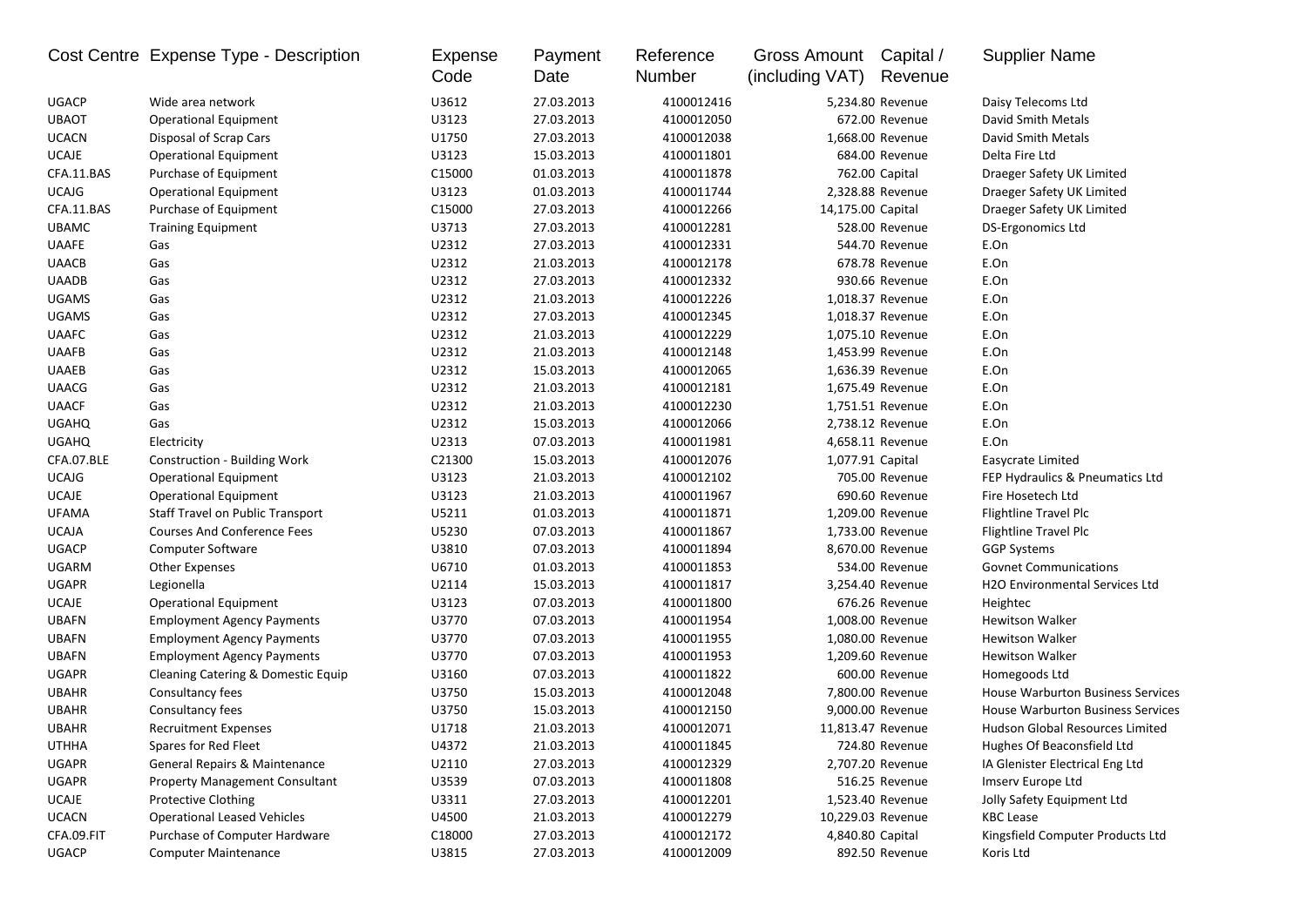|              | Cost Centre Expense Type - Description | Expense<br>Code | Payment<br>Date | Reference<br>Number | Gross Amount<br>(including VAT) | Capital /<br>Revenue | <b>Supplier Name</b>               |
|--------------|----------------------------------------|-----------------|-----------------|---------------------|---------------------------------|----------------------|------------------------------------|
| CFA.12.OPE   | Purchase of Equipment                  | C15000          | 21.03.2013      | 4100011818          | 1,476.00 Capital                |                      | <b>KTC Fire</b>                    |
| <b>UCAJE</b> | <b>Operational Equipment</b>           | U3123           | 07.03.2013      | 4100011483          |                                 | 2,203.80 Revenue     | <b>KTC Fire</b>                    |
| CFA.12.OPE   | Purchase of Equipment                  | C15000          | 15.03.2013      | 4100011610          | 4,836.00 Capital                |                      | <b>KTC Fire</b>                    |
| <b>UGAHQ</b> | Maintenance of Grounds (Including GMU) | U2210           | 27.03.2013      | 4100012390          |                                 | 512.94 Revenue       | Land Structure Limited             |
| <b>UGAPR</b> | <b>Property Management Consultant</b>  | U3539           | 07.03.2013      | 4100011966          |                                 | 2,800.00 Revenue     | Littlemead UK Limited              |
| <b>UAAFC</b> | Rents, wayleaves & Hire of Premises    | U2510           | 07.03.2013      | 4100011895          |                                 | 8,696.15 Revenue     | London & Quadrant Housing Trust    |
| <b>UBAOT</b> | <b>Water Awareness Training</b>        | U1729           | 07.03.2013      | 4100011472          |                                 | 8,760.00 Revenue     | Longridge                          |
| <b>UBAHR</b> | Occupational Health Nurse Sessions     | U1770           | 07.03.2013      | 4100011974          |                                 | 1,000.00 Revenue     | M.K.Occupational Health Limited    |
| <b>UBAHR</b> | Occupational Health Nurse Sessions     | U1770           | 07.03.2013      | 4100011976          |                                 | 4,266.70 Revenue     | M.K.Occupational Health Limited    |
| <b>UCAJA</b> | <b>Printing Stationery</b>             | U5110           | 15.03.2013      | 4100012083          |                                 | 898.80 Revenue       | Milton Keynes Council              |
| <b>UGACP</b> | <b>Computer Hardware</b>               | U3811           | 07.03.2013      | 4100011941          |                                 | 505.68 Revenue       | Misco                              |
| CFA.09.FIT   | Purchase of Computer Hardware          | C18000          | 27.03.2013      | 4100012294          | 1,300.02 Capital                |                      | Misco                              |
| CFA.09.FIT   | Purchase of Computer Hardware          | C18000          | 27.03.2013      | 4100012295          | 1,401.00 Capital                |                      | Misco                              |
| <b>UBAHR</b> | Consultancy fees                       | U3750           | 15.03.2013      | 4100011832          |                                 | 3,058.50 Revenue     | Mrs E Brown                        |
| <b>UCAJE</b> | <b>Operational Equipment</b>           | U3123           | 27.03.2013      | 4100012075          |                                 | 779.16 Revenue       | MSA (Britain) Ltd                  |
| <b>UCAJE</b> | <b>Protective Clothing</b>             | U3311           | 07.03.2013      | 4100011706          |                                 | 1,657.80 Revenue     | MSA (Britain) Ltd                  |
| <b>UBAOT</b> | <b>Courses And Conference Fees</b>     | U5230           | 27.03.2013      | 4100011996          |                                 | 6,300.00 Revenue     | National White Water Centre        |
| CFA.07.HWY   | <b>Construction - Consultants Fees</b> | C41600          | 27.03.2013      | 4100012368          |                                 | 528.00 Capital       | Nigel Brown Project Ltd            |
| <b>UCAJE</b> | Operational Equipment                  | U3123           | 07.03.2013      | 4100011978          |                                 | 576.00 Revenue       | North Fire Ltd                     |
| UGAIT        | <b>Main Communications</b>             | U3610           | 21.03.2013      | 4100012218          | 25,014.45 Revenue               |                      | <b>ODPM</b>                        |
| <b>UCAJB</b> | <b>Printing Stationery</b>             | U5110           | 15.03.2013      | 4100011768          |                                 | 1,169.00 Revenue     | Olivers Design 2 Print             |
| <b>UCAJB</b> | <b>Printing Stationery</b>             | U5110           | 15.03.2013      | 4100012132          |                                 | 1,867.00 Revenue     | Olivers Design 2 Print             |
| <b>UGACP</b> | Wide area network                      | U3612           | 01.03.2013      | 4100011802          |                                 | 1,553.04 Revenue     | Opal (Talk Talk Business)          |
| <b>UGACP</b> | <b>Employment Agency Payments</b>      | U3770           | 07.03.2013      | 4100011676          |                                 | 729.00 Revenue       | Oscar Associates (UK) Ltd          |
| <b>UGACP</b> | <b>Employment Agency Payments</b>      | U3770           | 15.03.2013      | 4100011823          |                                 | 729.00 Revenue       | Oscar Associates (UK) Ltd          |
| <b>UGACP</b> | <b>Employment Agency Payments</b>      | U3770           | 21.03.2013      | 4100011904          |                                 | 810.00 Revenue       | Oscar Associates (UK) Ltd          |
| <b>UGACP</b> | <b>Employment Agency Payments</b>      | U3770           | 27.03.2013      | 4100012116          |                                 | 810.00 Revenue       | Oscar Associates (UK) Ltd          |
| <b>UGACP</b> | <b>Employment Agency Payments</b>      | U3770           | 27.03.2013      | 4100012183          |                                 | 810.00 Revenue       | Oscar Associates (UK) Ltd          |
| <b>UGAFF</b> | Diesel Oil - Gas Oil                   | U4320           | 07.03.2013      | 4100011939          |                                 | 2,835.58 Revenue     | Pace Fuelcare Ltd                  |
| <b>UGAFF</b> | Diesel Oil - Gas Oil                   | U4320           | 07.03.2013      | 4100011938          |                                 | 3,400.99 Revenue     | Pace Fuelcare Ltd                  |
| UGAFF        | Diesel Oil - Gas Oil                   | U4320           | 15.03.2013      | 4100011991          |                                 | 4,212.36 Revenue     | Pace Fuelcare Ltd                  |
| UGAFF        | Diesel Oil - Gas Oil                   | U4320           | 15.03.2013      | 4100011992          |                                 | 4,212.36 Revenue     | Pace Fuelcare Ltd                  |
| <b>UGAFF</b> | Diesel Oil - Gas Oil                   | U4320           | 07.03.2013      | 4100011937          |                                 | 4,251.24 Revenue     | Pace Fuelcare Ltd                  |
| <b>UGAFF</b> | Diesel Oil - Gas Oil                   | U4320           | 15.03.2013      | 4100012131          | 14,172.22 Revenue               |                      | Pace Fuelcare Ltd                  |
| <b>UCAJE</b> | <b>Operational Equipment</b>           | U3123           | 15.03.2013      | 4100011741          |                                 | 671.81 Revenue       | Packexe Limited                    |
| <b>UCAJE</b> | <b>Operational Equipment</b>           | U3123           | 07.03.2013      | 4100011983          | 37,770.00 Revenue               |                      | Performance Monitoring Systems Ltd |
| UGAMC        | Rents, wayleaves & Hire of Premises    | U2510           | 15.03.2013      | 4100012087          |                                 | 9,875.00 Revenue     | Phoenix Scanner Graphics Ltd       |
| CFA.11.BAS   | Purchase of Equipment                  | C15000          | 15.03.2013      | 4100011892          |                                 | 525.60 Capital       | Precision Units (Dorset) Ltd       |
| CFA.11.BAS   | Purchase of Equipment                  | C15000          | 01.03.2013      | 4100011789          | 2,738.64 Capital                |                      | Precision Units (Dorset) Ltd       |
| UGARM        | Consultancy fees                       | U3750           | 07.03.2013      | 4100011888          |                                 | 6,912.00 Revenue     | <b>Public Sector Consultants</b>   |
| <b>UGAPR</b> | General Repairs & Maintenance          | U2110           | 01.03.2013      | 4100011850          |                                 | 1,798.96 Revenue     | Regional Glass & Maintenance       |
| CFA.07.BLE   | <b>Construction Other</b>              | C27000          | 01.03.2013      | 4100011851          | 3,510.07 Capital                |                      | Regional Glass & Maintenance       |
| <b>UCMCP</b> | Consultancy fees                       | U3750           | 21.03.2013      | 4100011987          | 13,140.00 Revenue               |                      | <b>RGB Business Solutions Ltd</b>  |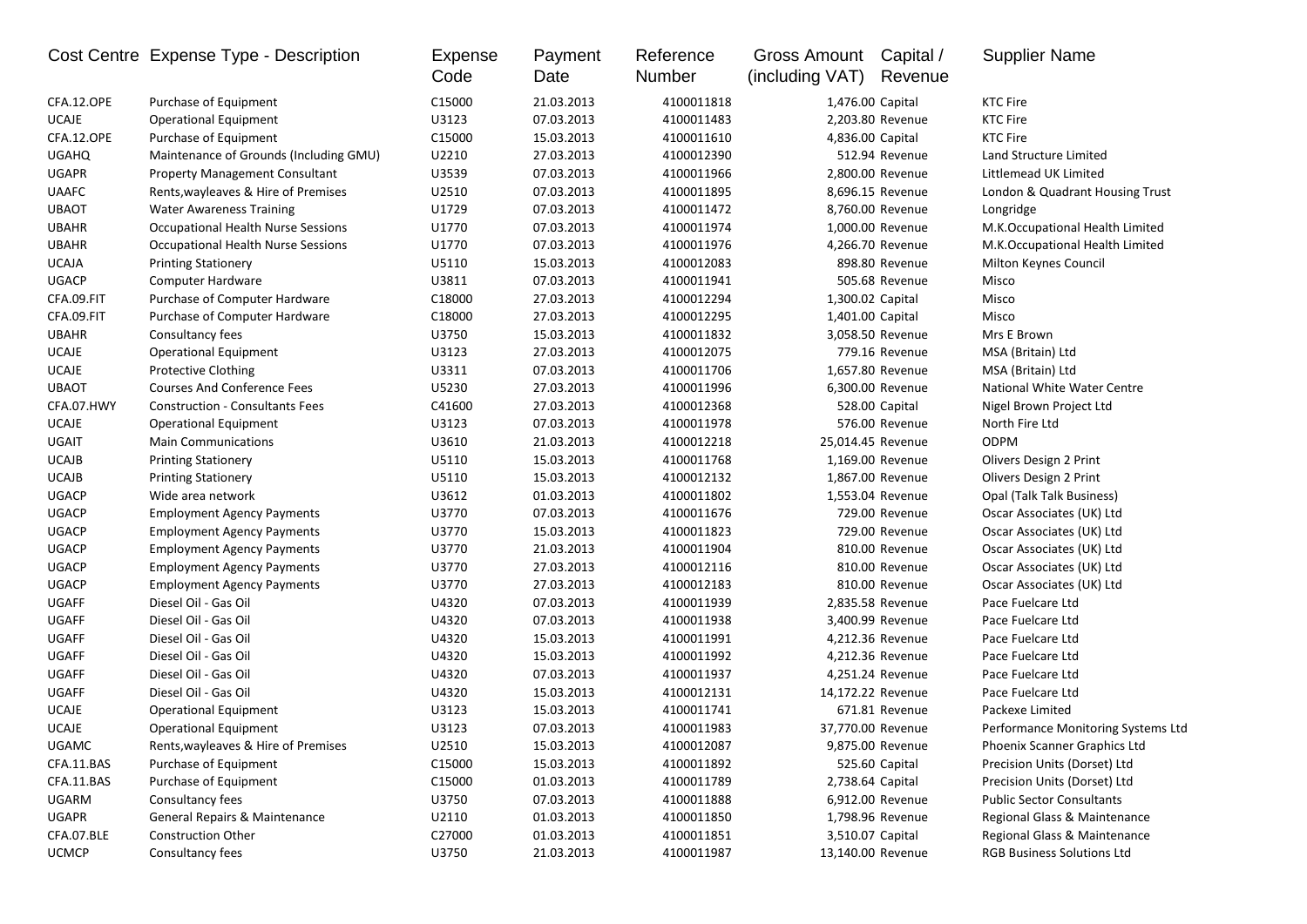|              | Cost Centre Expense Type - Description   | Expense<br>Code | Payment<br>Date | Reference<br>Number | Gross Amount Capital /<br>(including VAT) | Revenue           | <b>Supplier Name</b>                 |
|--------------|------------------------------------------|-----------------|-----------------|---------------------|-------------------------------------------|-------------------|--------------------------------------|
| <b>UGAPR</b> | General Repairs & Maintenance            | U2110           | 27.03.2013      | 4100012291          |                                           | 564.00 Revenue    | <b>Richard Cross General Builder</b> |
| <b>UGAPR</b> | General Repairs & Maintenance            | U2110           | 07.03.2013      | 4100011944          |                                           | 751.80 Revenue    | <b>Richard Cross General Builder</b> |
| <b>UGAPR</b> | General Repairs & Maintenance            | U2110           | 27.03.2013      | 4100012292          |                                           | 823.80 Revenue    | <b>Richard Cross General Builder</b> |
| <b>UGAPR</b> | General Repairs & Maintenance            | U2110           | 07.03.2013      | 4100011956          |                                           | 1,136.40 Revenue  | <b>Richard Cross General Builder</b> |
| <b>UGAHQ</b> | General Postage                          | U5130           | 01.03.2013      | 4100011790          |                                           | 746.35 Revenue    | Royal Mail Group Ltd                 |
| <b>UGAHQ</b> | General Postage                          | U5130           | 27.03.2013      | 4100012407          |                                           | 875.63 Revenue    | Royal Mail Group Ltd                 |
| <b>UCAJB</b> | <b>Courses And Conference Fees</b>       | U5230           | 15.03.2013      | 4100012147          |                                           | 1,200.00 Revenue  | Safety Centre Milton Keynes Ltd      |
| <b>UGAMC</b> | Electricity                              | U2313           | 27.03.2013      | 4100012326          |                                           | 527.41 Revenue    | Scottish Hydro Elec (Was SSE)        |
| <b>UGAHQ</b> | Electricity                              | U2313           | 27.03.2013      | 4100012324          |                                           | 564.43 Revenue    | Scottish Hydro Elec (Was SSE)        |
| <b>UAAFD</b> | Electricity                              | U2313           | 27.03.2013      | 4100012323          |                                           | 926.53 Revenue    | Scottish Hydro Elec (Was SSE)        |
| <b>UGAHT</b> | Electricity                              | U2313           | 27.03.2013      | 4100012327          |                                           | 999.91 Revenue    | Scottish Hydro Elec (Was SSE)        |
| <b>UGAMS</b> | Electricity                              | U2313           | 27.03.2013      | 4100012320          |                                           | 1,165.08 Revenue  | Scottish Hydro Elec (Was SSE)        |
| <b>UAADB</b> | Electricity                              | U2313           | 27.03.2013      | 4100012314          |                                           | 1,456.45 Revenue  | Scottish Hydro Elec (Was SSE)        |
| <b>UAAFE</b> | Electricity                              | U2313           | 27.03.2013      | 4100012318          |                                           | 1,461.91 Revenue  | Scottish Hydro Elec (Was SSE)        |
| <b>UGAMC</b> | Electricity                              | U2313           | 27.03.2013      | 4100012315          |                                           | 1,918.86 Revenue  | Scottish Hydro Elec (Was SSE)        |
| <b>UGAUS</b> | Electricity                              | U2313           | 27.03.2013      | 4100012317          |                                           | 2,221.47 Revenue  | Scottish Hydro Elec (Was SSE)        |
| <b>UAAFC</b> | Electricity                              | U2313           | 27.03.2013      | 4100012321          |                                           | 2,415.34 Revenue  | Scottish Hydro Elec (Was SSE)        |
| <b>UAAFB</b> | Electricity                              | U2313           | 27.03.2013      | 4100012319          |                                           | 3,109.28 Revenue  | Scottish Hydro Elec (Was SSE)        |
| <b>UAACF</b> | Electricity                              | U2313           | 27.03.2013      | 4100012316          |                                           | 3,313.05 Revenue  | Scottish Hydro Elec (Was SSE)        |
| <b>UAAEB</b> | Electricity                              | U2313           | 27.03.2013      | 4100012313          |                                           | 3,539.16 Revenue  | Scottish Hydro Elec (Was SSE)        |
| CFA.08.F01   | Purchase of Equipment                    | C15000          | 21.03.2013      | 4100012273          | 15,300.00 Capital                         |                   | Sector Treasury Services Ltd         |
| <b>UBAHR</b> | <b>Recruitment Expenses</b>              | U1718           | 07.03.2013      | 4100011642          |                                           | 720.00 Revenue    | SHL Group Ltd                        |
| <b>UGATR</b> | Rents, wayleaves & Hire of Premises      | U2510           | 21.03.2013      | 4100011903          |                                           | 516.00 Revenue    | Sivatech Business Solutions Ltd      |
| <b>UFAHQ</b> | <b>Courses And Conference Fees</b>       | U5230           | 15.03.2013      | 4100012146          |                                           | 780.00 Revenue    | South East Employers                 |
| UCAJE        | Protective Clothing                      | U3311           | 15.03.2013      | 4100011810          |                                           | 1,628.10 Revenue  | Southcombe Bros Ltd                  |
| <b>UFAHQ</b> | Consultancy fees                         | U3750           | 21.03.2013      | 4100012271          |                                           | 1,130.12 Revenue  | Sprinklersafe Europe Ltd             |
| <b>UBAED</b> | Agency Services - Payments to Other LA   | U6020           | 15.03.2013      | 4100012141          |                                           | 2,400.00 Revenue  | Stonewall                            |
| CFA.07.HWY   | <b>Construction - Consultants Fees</b>   | C41600          | 21.03.2013      | 4100011964          |                                           | 1,200.00 Capital  | <b>Stuart Thomas Associates Ltd</b>  |
| <b>UTHHA</b> | <b>Operational Equipment</b>             | U3123           | 21.03.2013      | 4100012236          |                                           | 800.40 Revenue    | T R Bullworthy Ltd                   |
| <b>UAACC</b> | General Repairs & Maintenance            | U2110           | 27.03.2013      | 4100012309          |                                           | 729.46 Revenue    | <b>Tencer Limited</b>                |
| <b>UGAPR</b> | <b>General Repairs &amp; Maintenance</b> | U2110           | 01.03.2013      | 4100011812          |                                           | 1,006.12 Revenue  | <b>Tencer Limited</b>                |
| <b>UGAPR</b> | <b>Planned Preventative Maintenance</b>  | U2151           | 01.03.2013      | 4100011769          |                                           | 2,511.00 Revenue  | <b>Tencer Limited</b>                |
| <b>UCAWH</b> | Hydrants, Repair                         | U3121           | 27.03.2013      | 4100012304          |                                           | 754.80 Revenue    | Thames Water Utilites                |
| <b>UAAFB</b> | Unmetered Water & Sew'age, Metered User  | U2331           | 27.03.2013      | 4100012335          |                                           | 554.83 Revenue    | Thames Water Utilities Ltd           |
| <b>UGAHQ</b> | Metered Charges - Water                  | U2332           | 01.03.2013      | 4100011776          |                                           | 622.94 Revenue    | Thames Water Utilities Ltd           |
| <b>UGAHQ</b> | Metered Charges - Water                  | U2332           | 21.03.2013      | 4100012155          |                                           | 1.024.85 Revenue  | Thames Water Utilities Ltd           |
| UGAPR        | Cleaning Catering & Domestic Equip       | U3160           | 27.03.2013      | 4100012216          |                                           | 766.52 Revenue    | The Consortium                       |
| <b>UBAOT</b> | Fire Service College Fees                | U1728           | 01.03.2013      | 4100011678          |                                           | 2,995.00 Revenue  | The Fire Service College             |
| <b>UBAOT</b> | Fire Service College Fees                | U1728           | 27.03.2013      | 4100012219          |                                           | 11,480.00 Revenue | The Fire Service College             |
| <b>UFAHQ</b> | Consultancy fees                         | U3750           | 27.03.2013      | 4100012422          |                                           | 700.00 Revenue    | The Watt Associates                  |
| <b>UTHHA</b> | <b>Employment Agency Payments</b>        | U3770           | 27.03.2013      | 4100012377          |                                           | 2,100.00 Revenue  | Truckeast Ltd                        |
| UGAIT        | Paknet                                   | U3622           | 27.03.2013      | 4100012436          |                                           | 539.32 Revenue    | Vodafone Limited (Corporate)         |
| UGACP        | Cellphones                               | U3621           | 27.03.2013      | 4100012312          |                                           | 4,181.11 Revenue  | Vodafone Limited (Corporate)         |